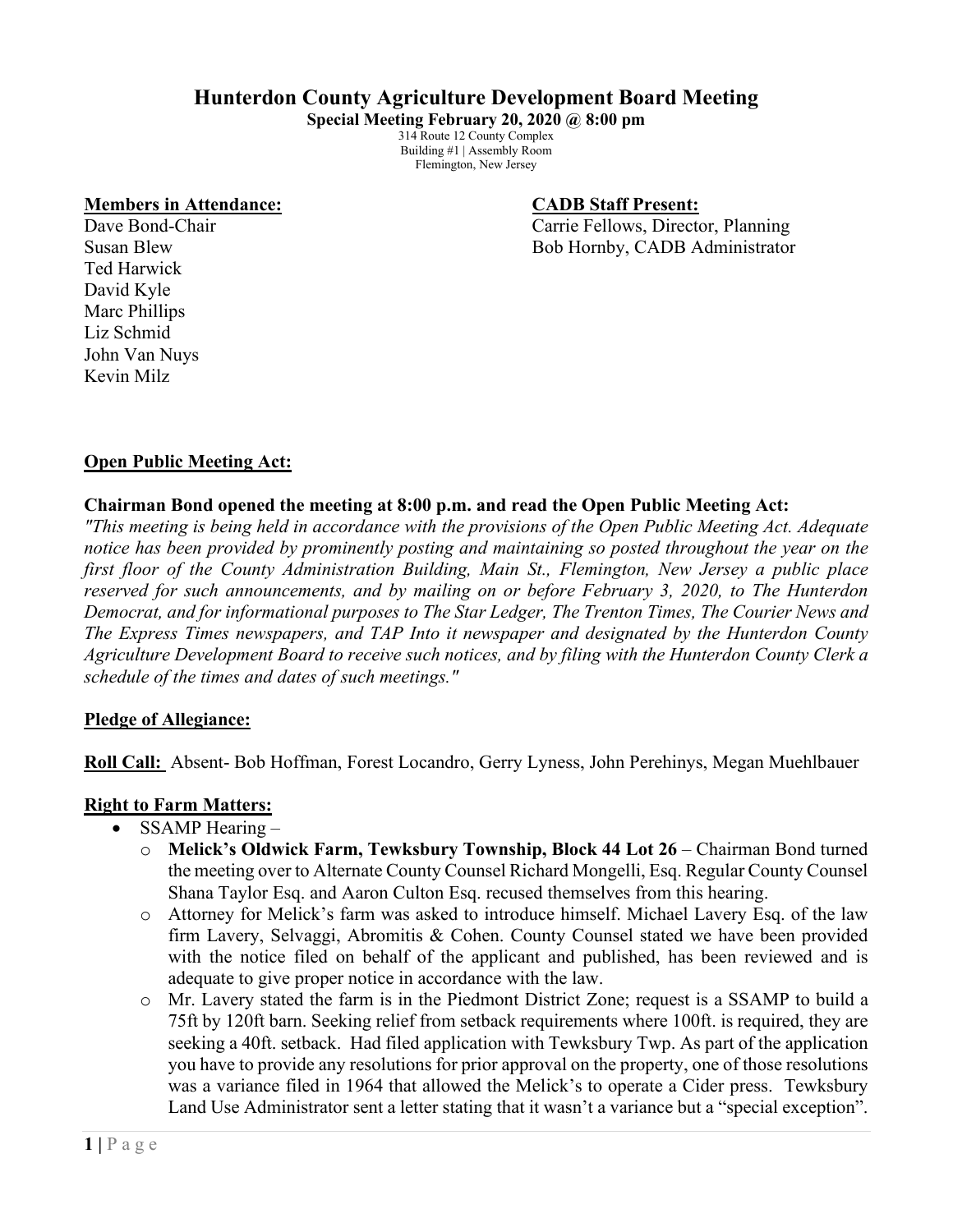Next they got a letter from the Tewksbury Environmental Commission requesting drywells. Applicant doesn't have to do it, but they will because of the Township Storm Water standards, not required by the state standards, Commission also stated that they want to see various things that don't apply, Applicant just putting up a barn to put things undercover. No bathrooms, retail, extended hours of operation. Then received a letter from the Township Engineer. After receiving letter from Township Engineer Mr. Lavery thought it was time to go before CADB. Mr. Lavery stated many times all they want to do is put up a barn, all they are doing is putting things that are outside under cover.

- $\circ$  There is no question they are an accepted Ag. management practice, they grow fruit, vegetables and the cider process. After board hears all the testimony, this is the most logical place to put the barn. Right now, things are in boxes and equipment is out in the open. The farm became a Certified Commercial Farm on December 12, 2019.
- o Mr. Lavery submitted site plan and was marked as Exhibit A. Called his first witness, Mr. Ingram, is a Licensed Professional Engineer, employed by Engineering and Land Planning. License is still active. County Counsel asked him to state his full name, Wayne Ingram, Mr. Ingram was then sworn in. Mr. Lavery asked Mr. Ingram to describe the plans in Exhibit A. Gave an overview of what is on the property and what they want to do. Because it is just a storage building they want it accessible to other areas of the property. To place the barn elsewhere would mean removing active farmland. Residential properties are to the East and North, a park to the South, the farm is 59 acres, everything to the West is farmland.
- o Mr. Lavery called his next witness, John Melick, he was sworn in by County Counsel. Mr. Lavery asked Mr. Melick if the reason they were there was for approval for the construction of the barn, yes, the reason for the barn is to store things that are outside and move under cover. Yes. What are the activities that will occur in the barn, sorting apples, install refrigeration for the various fruit, and for adequate storage for products, no living space will be added, no new employees will be added, not increasing hours of operation and will not be open to the public. Mezzanine will be used for dry storage. Will have running water to clean products but does not require sanitary facilities. There will be heat, no air conditioning except the coolers. The barn will be used year-round.
- o County Counsel asked where the electrical equipment will be relative to the neighboring properties. Referring to plans, Mr. Melick pointed out upgraded electrical last year, they brought in 3 phase, existing transformer, north east of the proposed building, just need to stuff the conduit in the building, just have to plug into it. Refrigeration units on southern end of the building, inside.
- o Board Member asked what the building will be made of, metal siding and red in color, roof color will be slate.
- $\circ$  Board member asked how much of the building would be used for cold storage, about 1/3.
- o Board member asked if there was any consideration of reconfiguring the building. Applicant stated there is an architectural drawing that they can pass around and mark as Exhibit A2. Referring to the architectural drawing, Mr. Melick stated that there is a small garage door on the eastern side of the building, main door will be on the western side.
- o Board member questioned whether that area could be used as office space, Applicant replied they already have an office, and another is not needed. Board member asked for clarification that previous testimony is that the barn will not have office space, but the plans say possible office space. Applicant testified they are just going to use it as storage.
- o County Counsel asked if there were any public comments. There were none. Chairman Bond closed the hearing to the public.